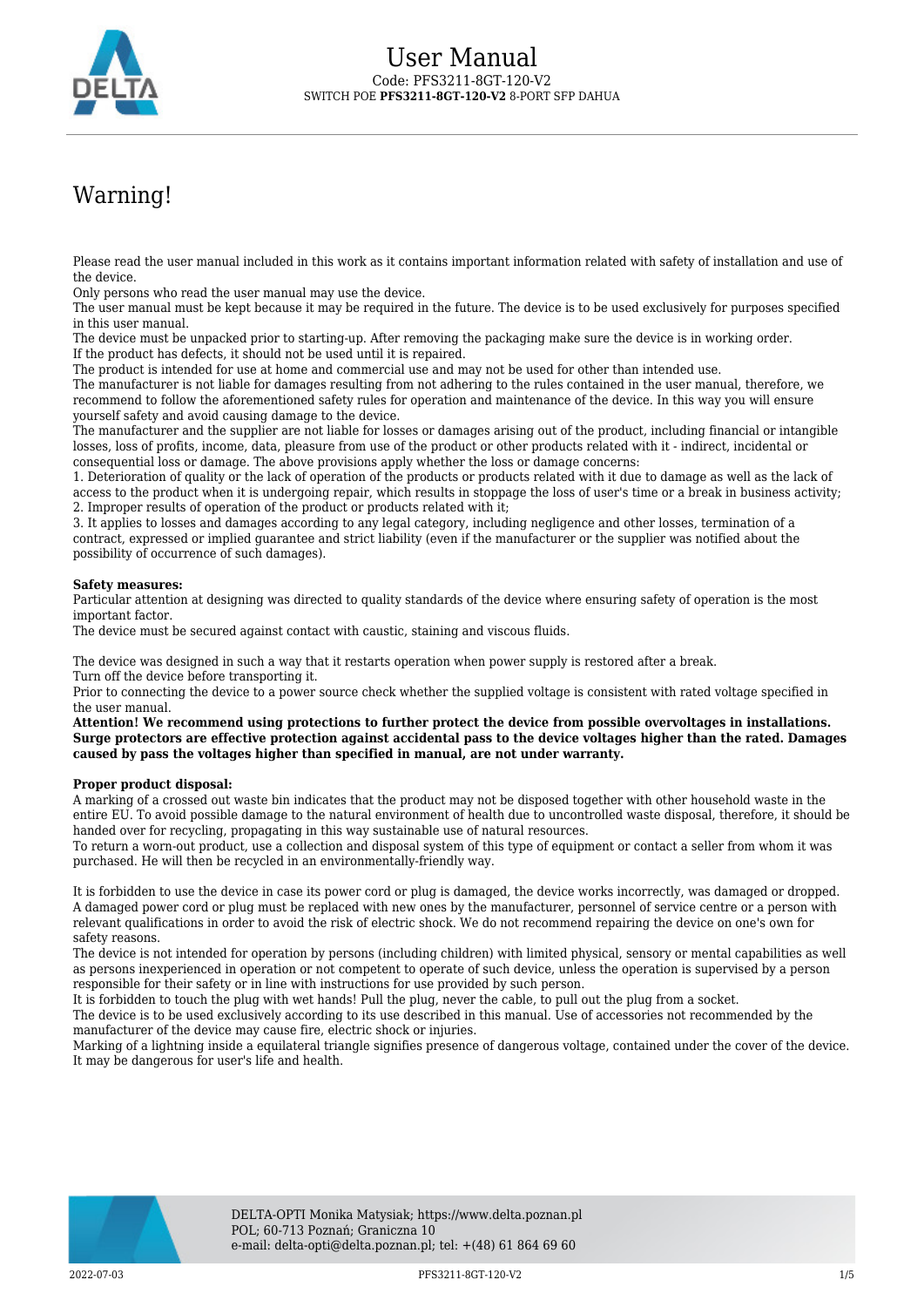



The PFS3211-8GT-120-V2 PoE Switch is an industrial type device enabling fluent network transmission at rates  $10$  /  $100$  /  $1000$  Mbps.

Attention! The SFP port requires the SFP module, which is available in our offer.

| LAN ports:                    | • 8 x RJ45 (10/100/1000 Base-T, 6 PoE (802.3af/at) + 2 PoE (802.3bt) / Hi-PoE / PoE<br>$(802.3af/at)$ )<br>• 2 x Uplink (port SFP - 1000 Base-X)<br>• 1 x Uplink (RJ45 - 10/100/1000 Base-T)                                                                                                                                                                                                                                                                                                                                                                                                                                                  |
|-------------------------------|-----------------------------------------------------------------------------------------------------------------------------------------------------------------------------------------------------------------------------------------------------------------------------------------------------------------------------------------------------------------------------------------------------------------------------------------------------------------------------------------------------------------------------------------------------------------------------------------------------------------------------------------------|
| Management via WWW / console: |                                                                                                                                                                                                                                                                                                                                                                                                                                                                                                                                                                                                                                               |
| Transmission speed:           | • Ethernet - 10 Mbps Full Duplex<br>• Fast Ethernet - 100 Mbps Full Duplex<br>• Gigabit Ethernet - 1000 Mbps Full Duplex                                                                                                                                                                                                                                                                                                                                                                                                                                                                                                                      |
| Maximal output power:         | • 30 W / port PoE 802.3af/at<br>• 90 W / port PoE 802.3bt                                                                                                                                                                                                                                                                                                                                                                                                                                                                                                                                                                                     |
| Maximal total power:          | 120 W                                                                                                                                                                                                                                                                                                                                                                                                                                                                                                                                                                                                                                         |
| Operation modes:              | • Extend On : 250 m, 10 Mbps<br>• Extend Off : 100 m, 100 / 1000 Mbps                                                                                                                                                                                                                                                                                                                                                                                                                                                                                                                                                                         |
| Main features:                | • DIN, TS-35 rail mounting<br>• Data Flow Control<br>• protection against lightning discharges and voltage differences and strokes<br>between devices<br>• Industrial wide temperature design.<br>• Intelligent management of Power Supply Unit power's output stage<br>• PoE (802.3af), PoE (802.3at), Hi-PoE, PoE (802.3bt)<br>• PoE Watchdog / Tryb PD Alive mode - monitoring of the ports that power PoE<br>devices and automatic restart by cutting off the power supply when an unresponsive<br>device is detected<br>• The ability to connect two power adapters - redundant power supply<br>• The device supports 8-pin power supply |



DELTA-OPTI Monika Matysiak; https://www.delta.poznan.pl POL; 60-713 Poznań; Graniczna 10 e-mail: delta-opti@delta.poznan.pl; tel: +(48) 61 864 69 60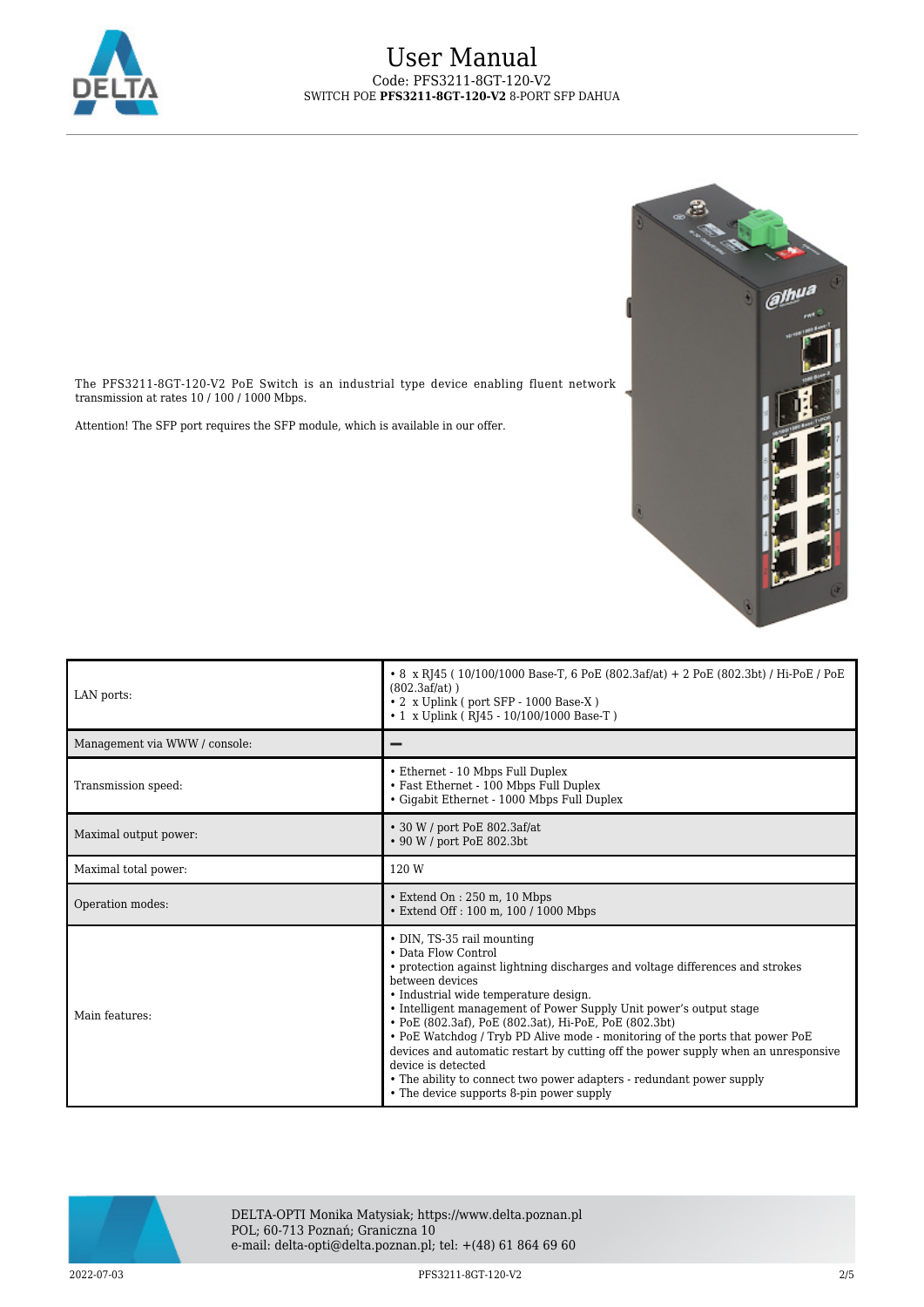

| LED diodes:           | Power, Link/Act, PoE                 |
|-----------------------|--------------------------------------|
| Certificates:         | CE                                   |
| Power supply:         | 48  57 V DC (power adapter included) |
| Housing type:         | <b>DIN</b>                           |
| Operation temp:       | $-30 °C$ 65 °C                       |
| Weight:               | $0.68$ kg                            |
| Dimensions:           | 150 x 110 x 42 mm                    |
| Manufacturer / Brand: | <b>DAHUA</b>                         |
| Guarantee:            | 3 years                              |

Front view:



Top view:

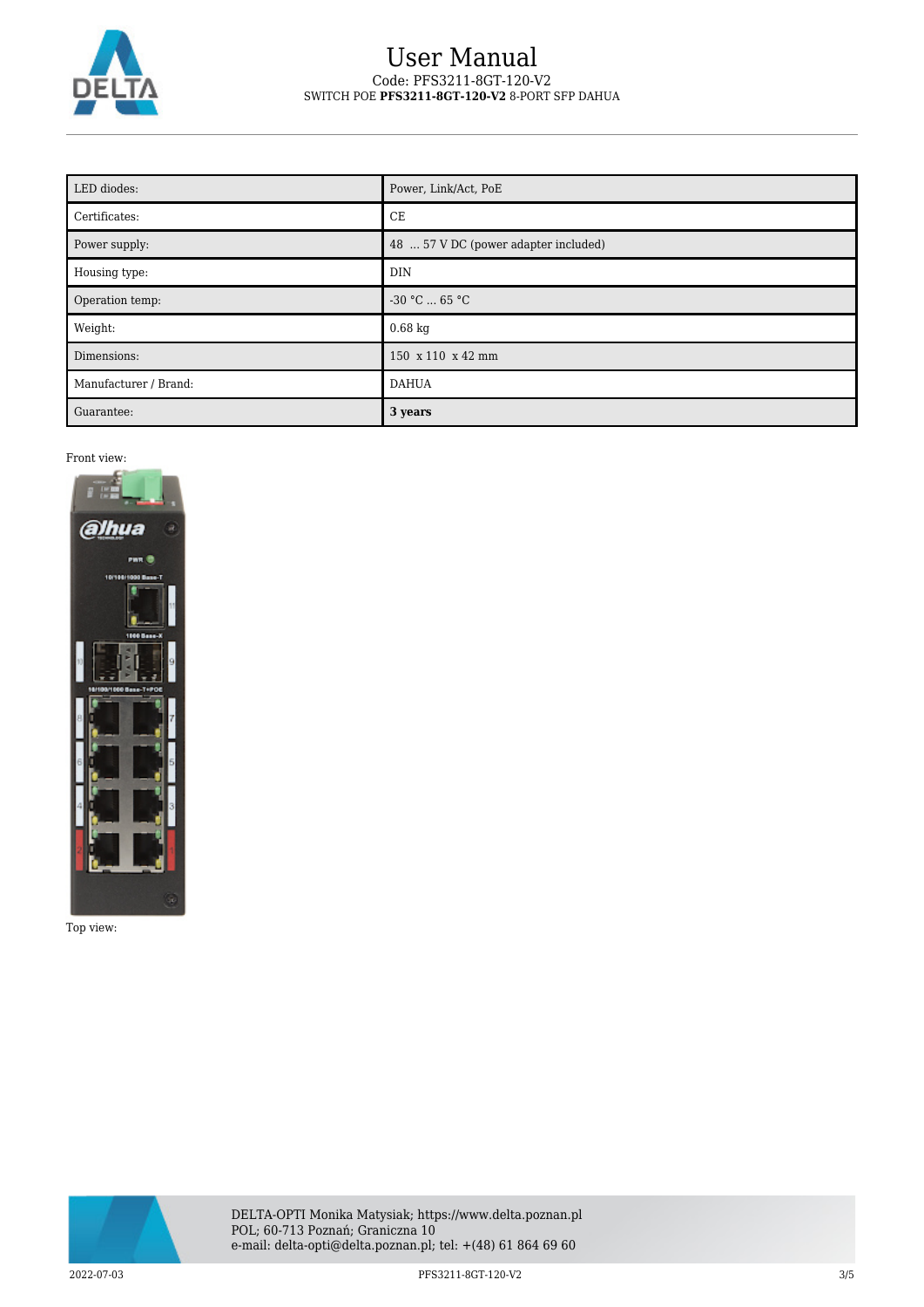







In the kit:



DELTA-OPTI Monika Matysiak; https://www.delta.poznan.pl POL; 60-713 Poznań; Graniczna 10 e-mail: delta-opti@delta.poznan.pl; tel: +(48) 61 864 69 60

2022-07-03 PFS3211-8GT-120-V2 4/5